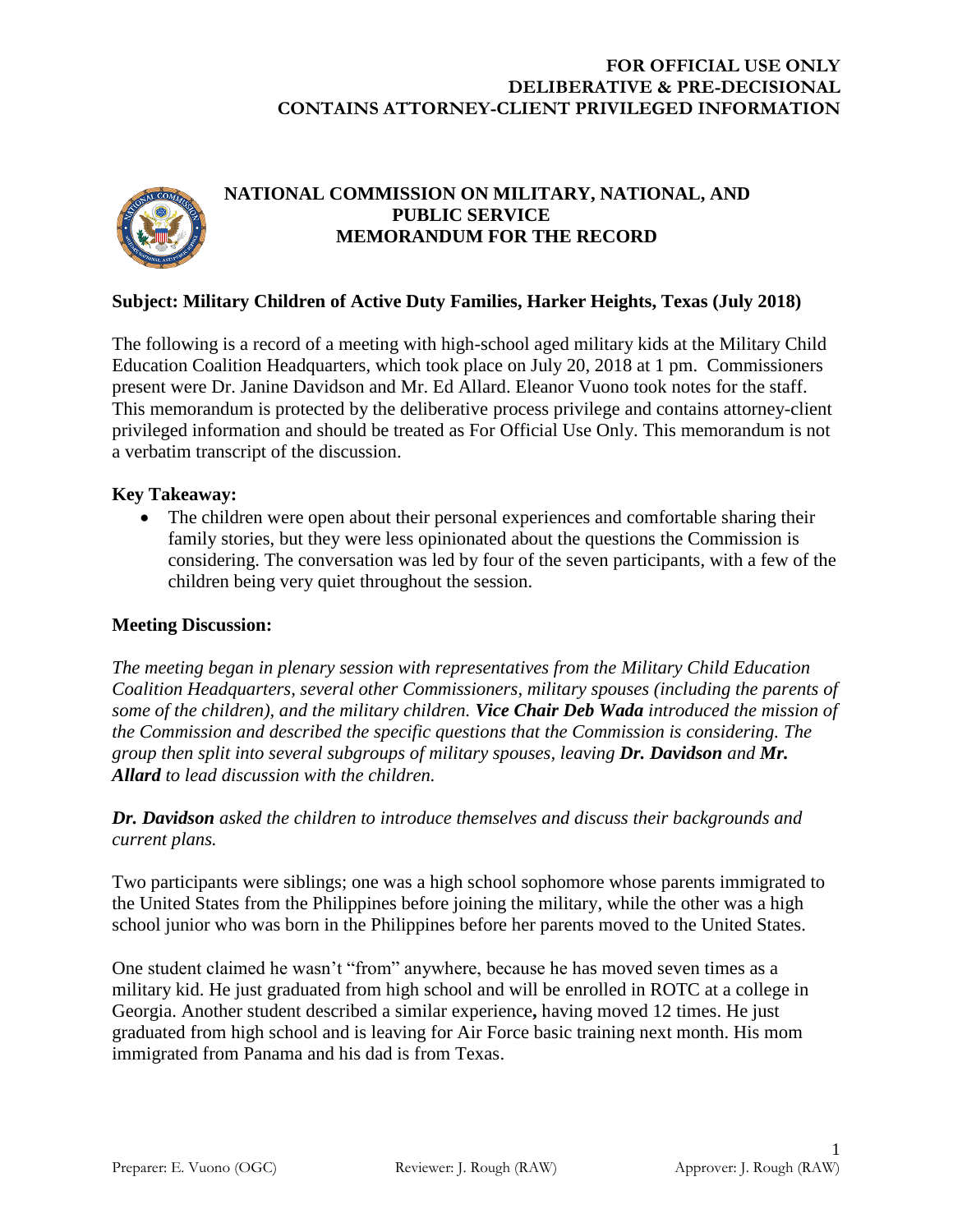### **FOR OFFICIAL USE ONLY DELIBERATIVE & PRE-DECISIONAL CONTAINS ATTORNEY-CLIENT PRIVILEGED INFORMATION**

Two other participants are high school seniors. One indicated his parents immigrated to the United States from the Philippines. The other lived in Hawaii until he was 15, but they were poor and his mother joined the Army for a better economic future. His parents were also from the Philippines. Finally, one student was a sophomore in college in Texas. She was born and raised in Texas and has only moved once with the military to Germany.

### *Dr. Davidson asked how their experiences as a military kid influenced their post-high school plans.*

Only three of the teenagers expressed a desire to join the military. One hopes to become a mechanical engineer and eventually work in the defense industry. One is joining the Air Force, and the third student plans first to go to college, then to become a Navy Corpsman.

# *Dr. Davidson asked about their parents' motivation to join the service.*

Poverty was a driver for several of these families. For the family from Hawaii, the islands were too expensive and the public-school system wasn't good. The military was an opportunity for a better life for his mom with four kids. The other services wouldn't take her, so she joined the Army. Several of the children noted their parents were immigrants to America who had a hard time supporting their families as civilians, so they joined the Army for better opportunities. One participant said his dad was from a small town in Mississippi and wanted to escape. Two of the parents were engineers who found good career opportunities in the Army.

# *Mr. Allard asked the kids how well they've adjusted socially in their high school.*

Generally, the children felt the high school in Harker Heights, TX has a good mix of military and non-military kids. Participants felt there wasn't a big divide among the groups, although new kids always must work to make friends.

# *Mr. Allard asked whether there are opportunities they wish they had?*

One young man wished that the FBI and CIA would recruit directly in high school. He is doing ROTC in the Army because ultimately, he wants to serve in one of those two agencies, and he thinks being a veteran will help him.

### *Dr. Davidson asked the kids what they thought about a mandatory national service obligation. What about a 13th year of high school?*

Two of the participants thought it was a good idea. They noted people would experience a new opportunity, and if they like their service, they will have found a professional path, and if not, they would have learned something good. In addition, they noted students need a timeout after senior year. It was noted England has a gap year, but in America, there is a strong push for either college or a job.